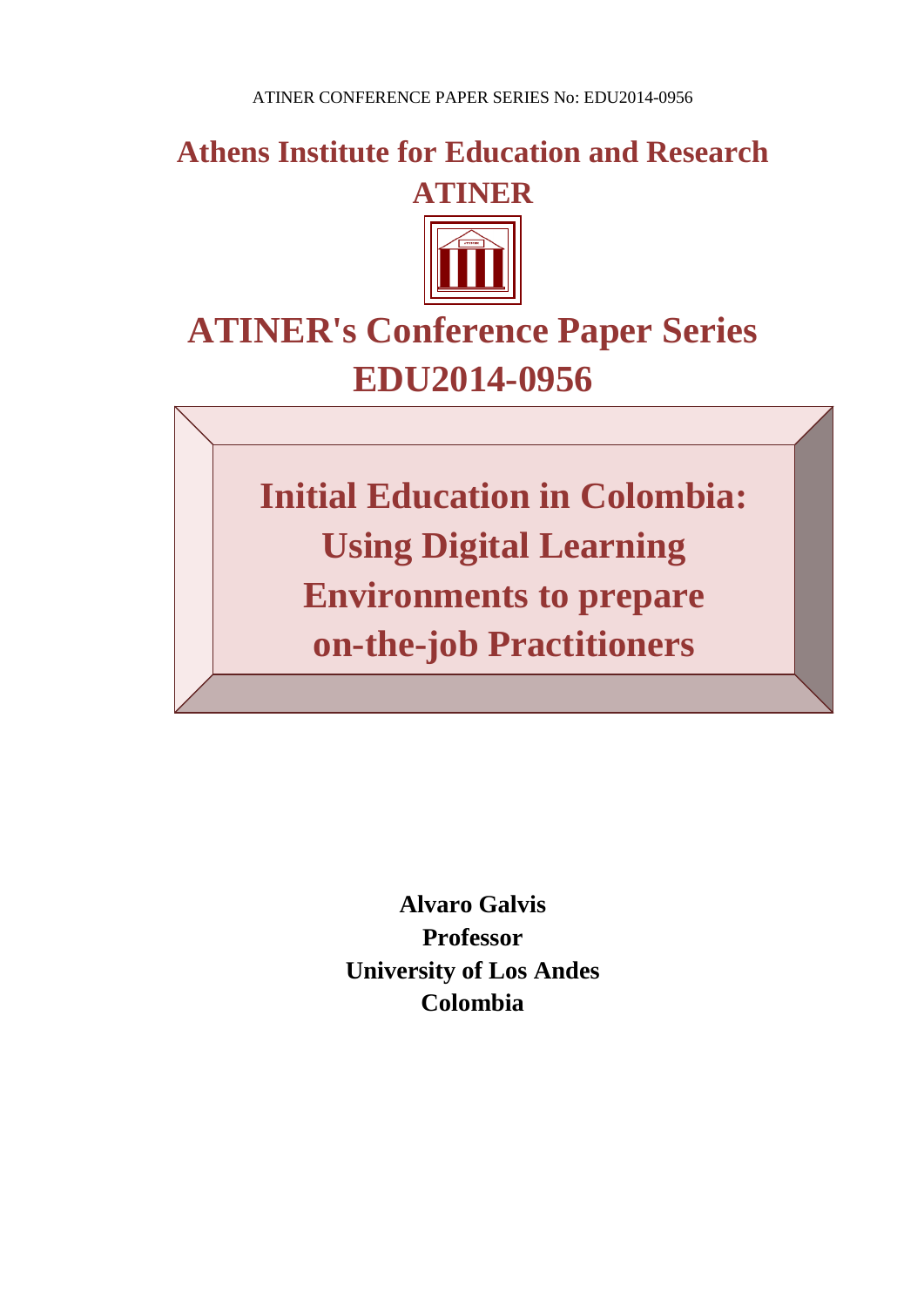Athens Institute for Education and Research 8 Valaoritou Street, Kolonaki, 10671 Athens, Greece Tel: + 30 210 3634210 Fax: + 30 210 3634209 Email: info@atiner.gr URL: www.atiner.gr URL Conference Papers Series: www.atiner.gr/papers.htm

Printed in Athens, Greece by the Athens Institute for Education and Research. All rights reserved. Reproduction is allowed for non-commercial purposes if the source is fully acknowledged.

> ISSN: **2241-2891** 17/6/2014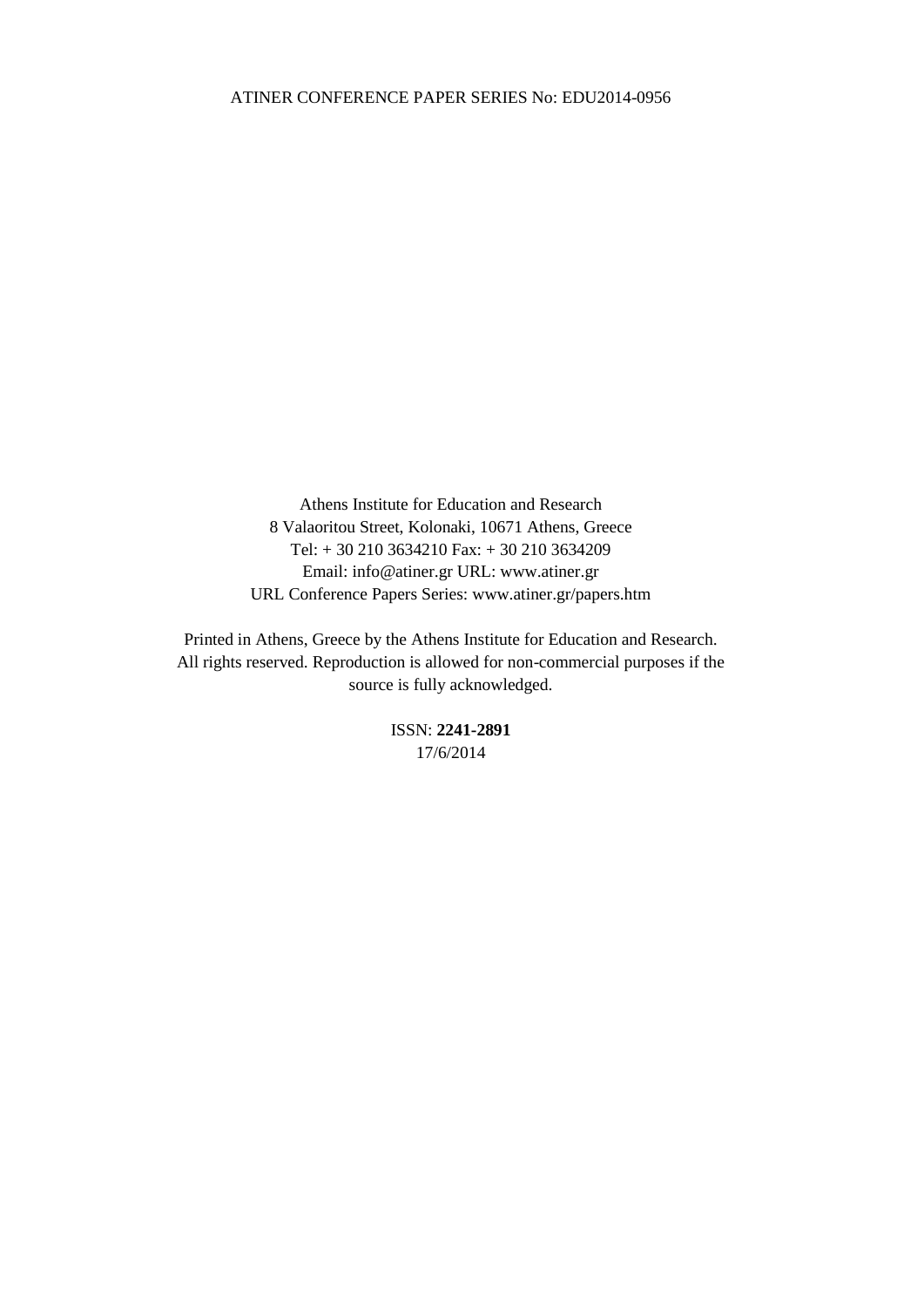## An Introduction to ATINER's Conference Paper Series

ATINER started to publish this conference papers series in 2012. It includes only the papers submitted for publication after they were presented at one of the conferences organized by our Institute every year. The papers published in the series have not been refereed and are published as they were submitted by the author. The series serves two purposes. First, we want to disseminate the information as fast as possible. Second, by doing so, the authors can receive comments useful to revise their papers before they are considered for publication in one of ATINER's books, following our standard procedures of a blind review.

Dr. Gregory T. Papanikos President Athens Institute for Education and Research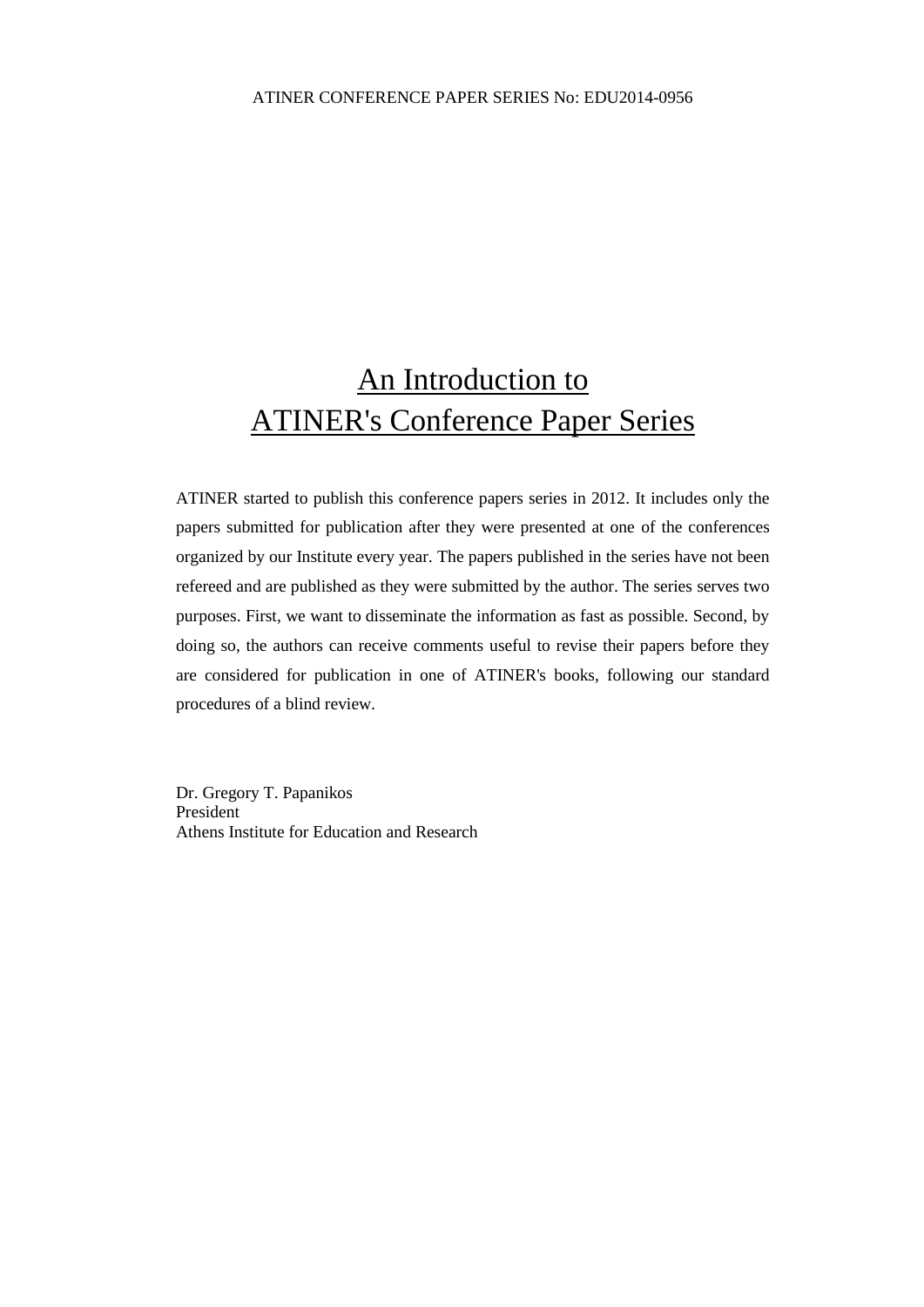This paper should be cited as follows:

**Galvis A.** (2014) **"Initial education in Colombia: Using Digital Learning Environments to prepare on-the-job Practitioners"** Athens: ATINER'S Conference Paper Series, No: **EDU2014-0956.**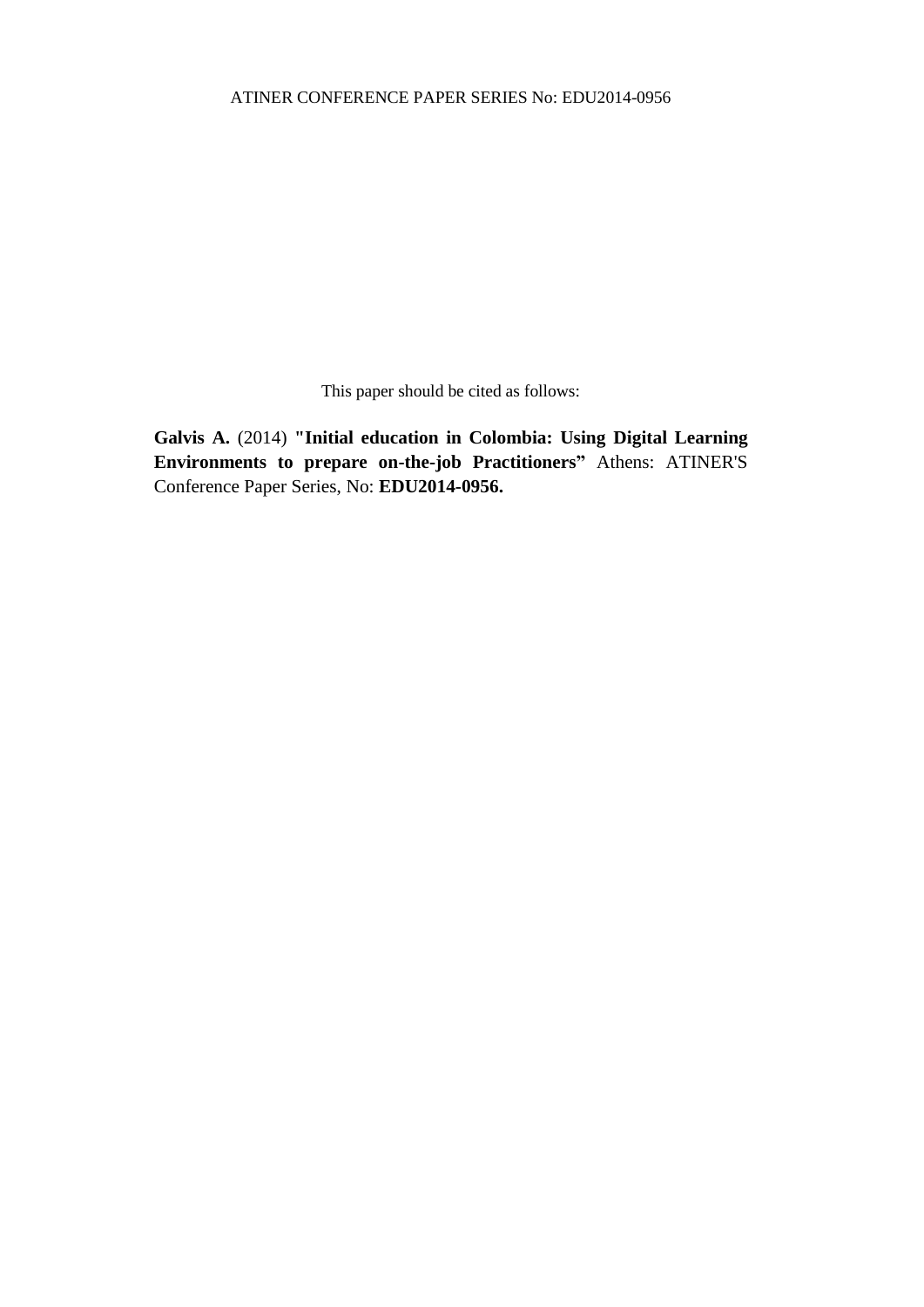### **Initial education in Colombia: Using Digital Learning Environments to prepare on-the-job Practitioners**

**Alvaro Galvis Professor University of Los Andes Colombia**

#### **Abstract**

Initial Education in Colombia (IEC) serves 0 to 6 year-old children and their families. IEC is a coordinated effort among different providers, including institutions and people from the education sector, welfare sector, and health sector. A multi-sector commission discussed and agreed on national standards to offer high quality initial education to every child who is in range of zero to six years of age. There are many service providers to this population under contract from the corresponding public authorities but not all of them are properly qualified. These IEC agents are distributed throughout the nation, which implies through urban and rural areas of 1038 municipalities.

This presentation shares the design, pilot testing, implementation of and lessons learned from digital learning environments created to qualify educational agents that collaborate in IEC across the nation. The system was created building from real-life video cases taken from IEC organizations that provide initial education in one of two modalities: institution-based or familybased initial education. Digital Learning Environments created for on-the-job training of IEC practitioners include a set of nine modules per modality of service. Three of them frame the action (introduction to technology tools to be used, orientation to basic concepts of initial education, and introduction to each of the IEC modalities); the remaining six aid in the understanding and application of national standards for IEC in context, one set of standards per module.

**Key Words:** Colombia, initial education, digital learning environments, train the trainers, on-the-job professional development of education agents.

**Acknowledgments:** The IE group from the Colombian Ministry of Education was very instrumental in conceiving and developing essential elements for the course. They provided relevant literature on IE topics and helped to build links with IE organizations that served to document interactive video-cases. Additionally, in collaboration with the *Cero a Siempre* Inter-sectorial Commission, it was possible to recruit IE content experts and IE practitioners that collaborated in the pilot testing of course materials. I want to thank these people for their contributions to the product, as well to express my gratitude to a great course production team that, in a six months time frame, helped me design, create, pilot test, and document required curriculum materials.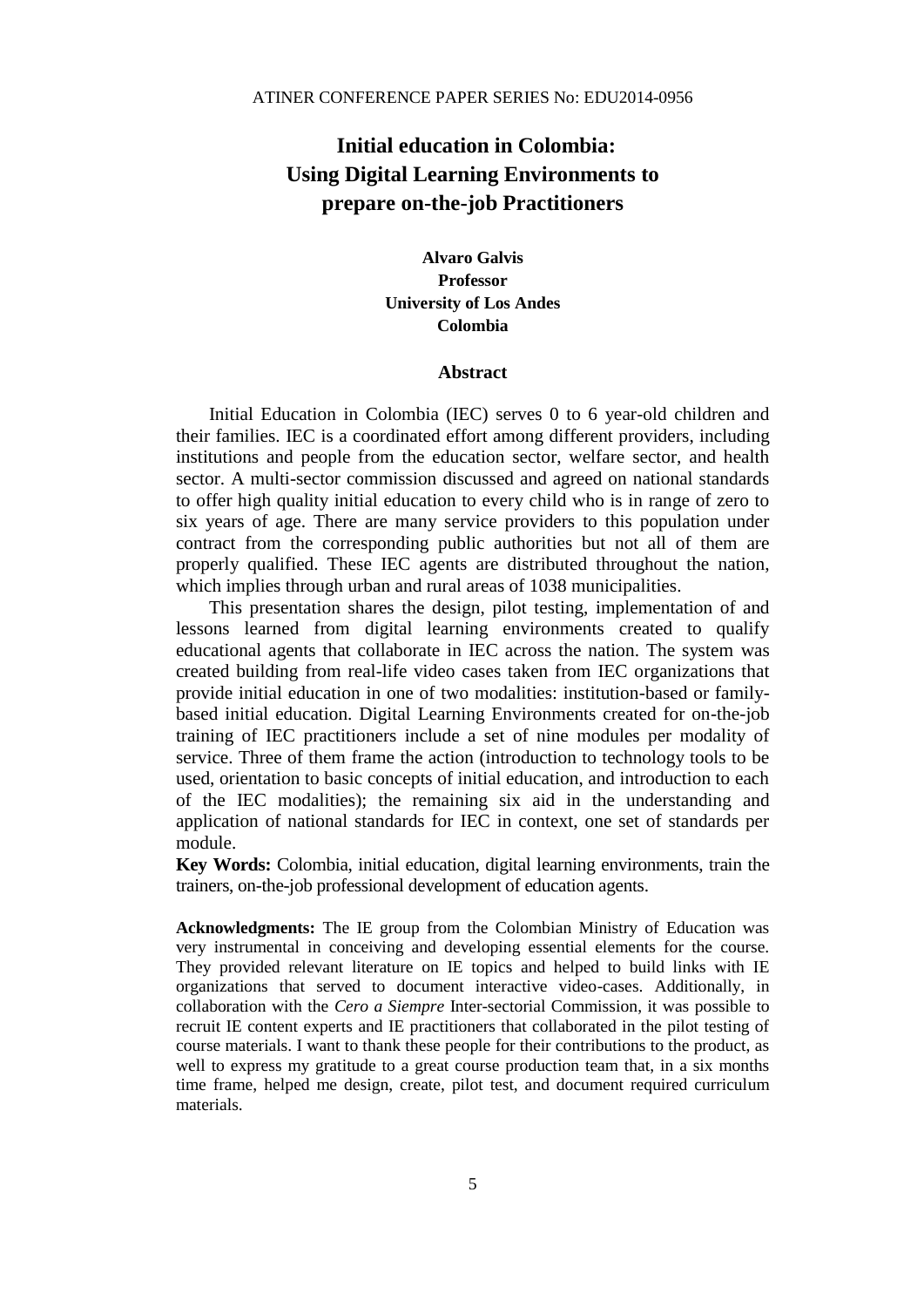#### **Introduction**

"Initial Education" (education for zero to six year-old children) has become a very important element of Colombian education, welfare, and health sectors. Studies (UNICEF, s.f.) have established that essential human functions (i.e., vision, hearing, talking, high order cognition) are developed during the first year of age; that during the first six years of growth nearly 85% of neural connections occur; and that investment in human capital has the best return rate if it is done during early childhood. The National Policy on Early Childhood Education (Colombia, DNP, 2007) states that Initial Education—IE—seeks to provide significant experiences to [zero to six year-old] boys and girls. IE, in essence, deals with the care and coaching of children´s development in safe and healthy social environments that nurture high quality educational experiences.

Reasons such as the above motivated the Colombian government to institutionalize IE (Colombia, DNP, 2007), by nationally expanding and funding integral attention to early childhood in two complementary educational modalities: family-based and institutional-based. Family-based modality is provided by *madres comunitarias<sup>1</sup>* to children and their families when they cannot be served by IE institutions. Institutionally-based IE is provided by local centers where kids receive health care, nutrition support, and initial education in joyful and creative learning environments.

#### **The Challenge**

 $\ddot{\phantom{a}}$ 

The National Public Policy on Early Childhood Education (Colombia, DNP, 2007) and the National 2006-2015 Educational Plan (Mineducacion, 2007) provide the framework for a multi-sector strategy named *De cero a siempre* (in English, *From zero to forever*), strategy that is focused on creating the appropriate conditions for IE.

The *De cero a siempre* Inter-sectorial Commission produced a shared conceptual framework for providing integral attention to zero to six year-old children, specifying quality standards for each of the two integral attention modalities (Mineducacion, 2012). Each of the two modalities includes six components, each of them with a set of standards to be understood and applied. A total of 45 standards are to be applied in the family-based modality, and 57 in the institutional modality, and, as shown in Table 1.

Aditionally, twenty five organizations, 9 public, 15 private, and 2 intergovernmental, signed a collaboration agreement aimed to foster the sustainable implementation of the early childhood integral attention service (MINEDUCACIÓN, 2013). This alliance integrates technical, physical,

<sup>&</sup>lt;sup>1</sup>Madres comunitarias (MC) are mothers who take care in their own homes of children who live in their neighborhood, around 14 children per *MC*. The State sponsors attention of these children by providing training to MC, as well as food and health care for children.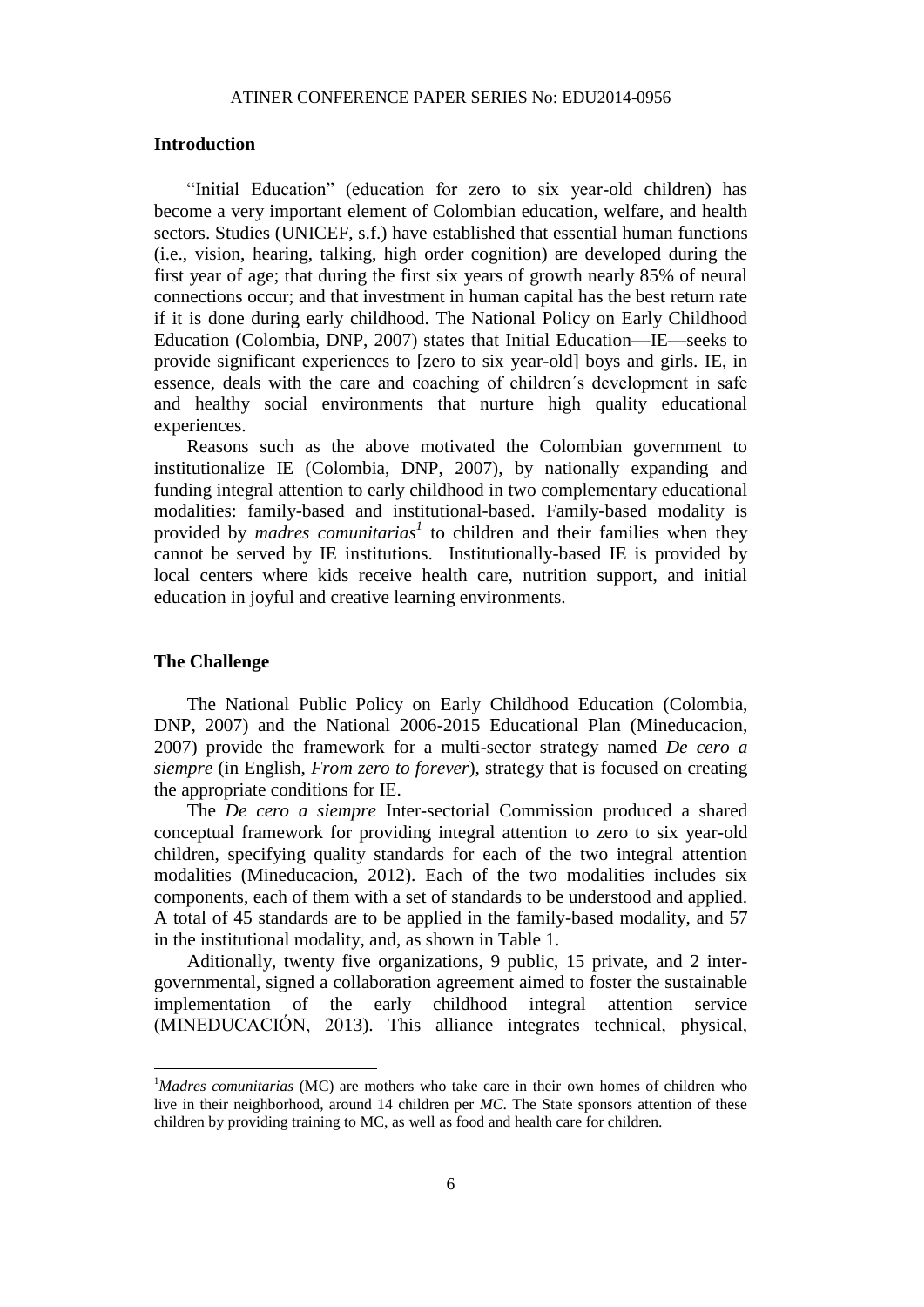administrative and economic resources devoted to IE at the national and territorial levels.

Having a clear understanding of key components per modalities of attention, and standards to be accomplished per component, along with shared governance and financial strategies, the challenge became how to prepare each of the IE educational agents in the appropriation and application of IE standards, depending on the IE modality in which they collaborate.

This challenge is multi-faceted: from the content perspective, each institution has to have properly trained multidisciplinary teams to be able to accomplish either 45 or 57 IE quality standards (see Table 1). This implies that each person, depending on his/her role at the IE organization, should be able to demonstrate knowledge of the standards directly related to his/her role; each IE group should be able to demonstrate competence in the application of all quality standards per applicable modality of attention. From the technological perspective, each person /group to be trained needs to have access to technology-based educational resources that can be used in their local environment, since rural and suburban areas may not have Internet access with high bandwidth. From the assessment perspective, each IE organization needs to be able to demonstrate competence applying the standards to its institutional specific case.

|                                                           | <b>Quality standards per IE modality</b> |                               |
|-----------------------------------------------------------|------------------------------------------|-------------------------------|
| <b>Component</b>                                          | <b>Family-based</b><br>modality          | <b>Institutional modality</b> |
| Family, community, and social<br>networking               | Standards 1 to 7                         | Standards 1 to 6              |
| Health and nutrition                                      | Standards 8 to 18                        | Standards 7 to 21             |
| educational<br>Pedagogy<br>and<br>processes               | Standards 19 to 23                       | Standards 22 to 27            |
| Human capital                                             | Standards 24 to 27                       | Standards 28 to 31            |
| Educational<br>protective<br>and<br>physical environments | Standards 28 to 36                       | Standards 32 to 48            |
| Management                                                | Standards 37 to 45                       | Standards 49 to 57            |

**Table 1.** *Quality Standards per Component per IE Modality* 

An additional challenge deals with relevance of content to be studied. Standards to be understood and applied are significant only when trainees have the appropriate context, which is not always the case. In this way if they do not know what is meant by a given concept, it is very likely that they lose the essence of the standards in which the concept is to be applied.

#### **Content Development**

Three complementary strategies were implemented in order to overcome content-related hurdles: visualization of IE concepts and their relationships via concept maps, creation of video-cases for each of the components per IE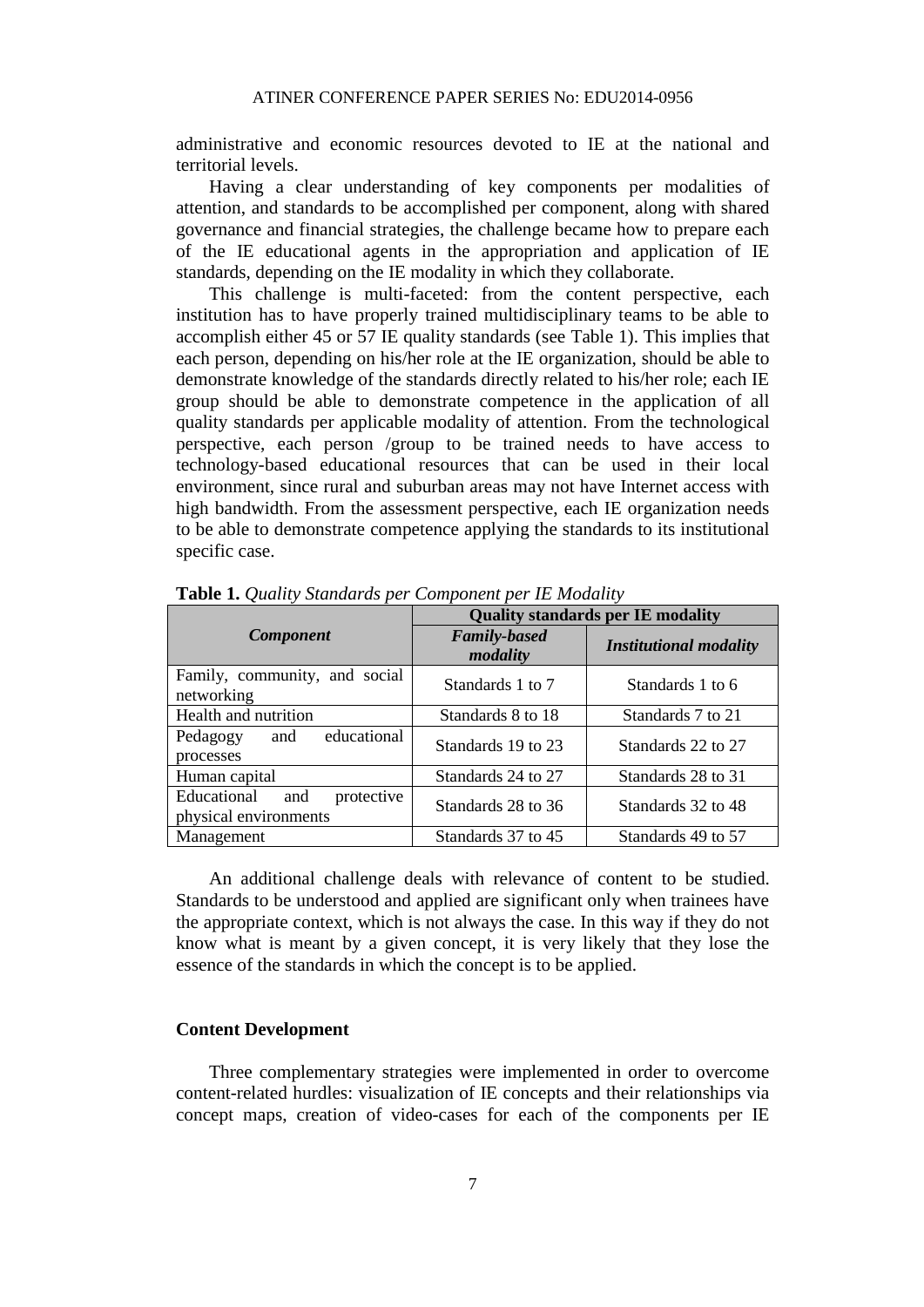modality, and development of self-assessment tools, per component per modality

#### *IE Concept Mapping*

Each of concepts behind IE standards per component per IE modality were explained /illustrated via concept maps such as the one included in Figure 1. Each concept has either a text or video-based explanation, as well as links to related concepts.

#### **Figure 1.** *Concept map, visualizing key concepts and their relationships*



#### *IE Video-case studies*

IE organizations practicing family-based or institutional IE modalities were asked to let a crew of IE content experts + videographers visit their local operations for one or two days. This permitted the capturing of video episodes related with each of IE quality assessment components per modality, as well as to interview the people involved, reflecting on their own practices. Informed consent forms were given to institutional authorities, educational agents, parents and their children; those who signed were included in video recordings. Two IE organizations opened their doors to course materials producers; in this way they were able to illustrate with real-life practices each of the standards for each of the components per IE modality.

By the end of the recording and editing process, each one of the Quality Assessment Components per IE modality got a set of four to six video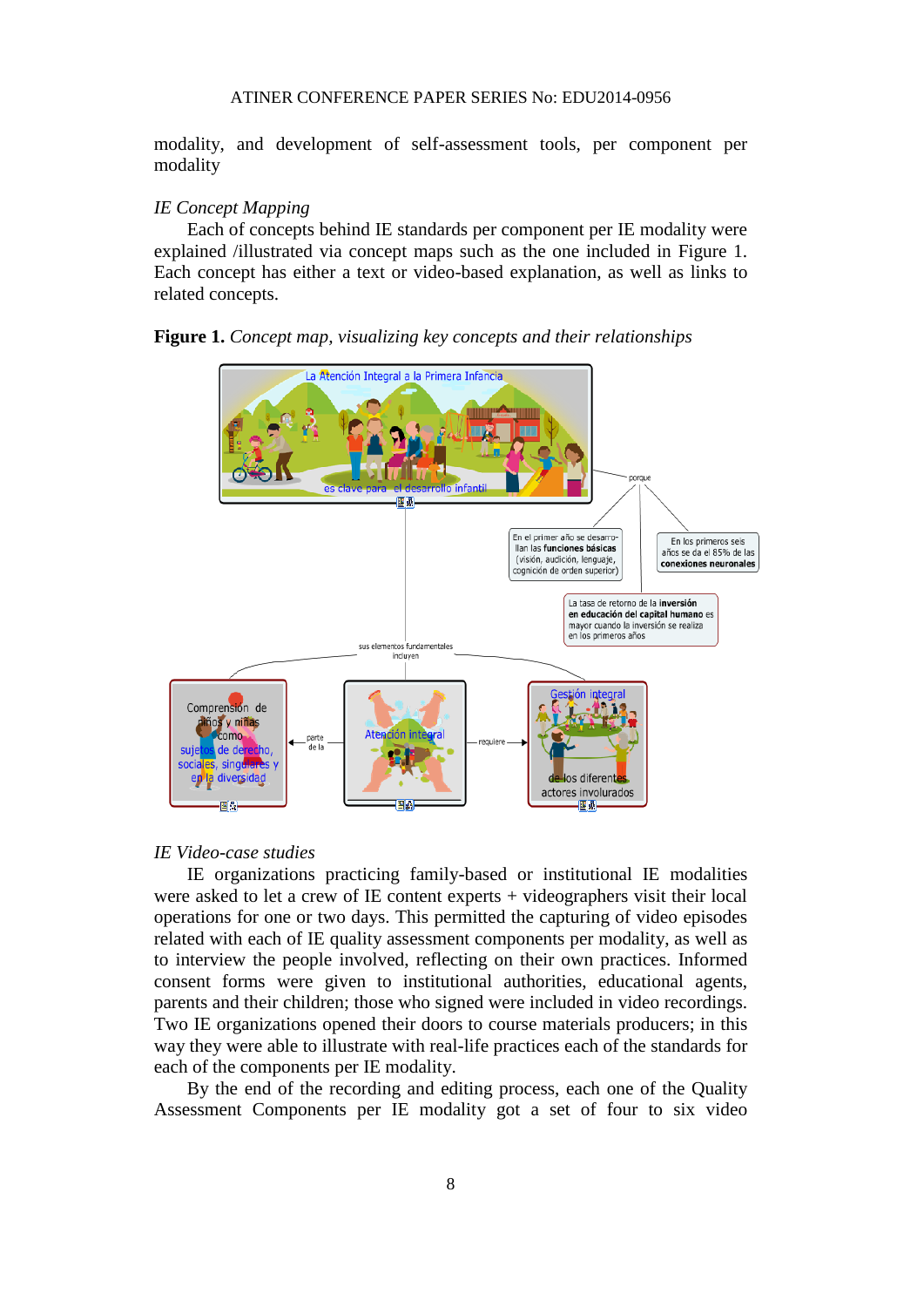episodes, each three to five minutes long with the corresponding transcription of dialogues, plus orientation questions to focus the attention of video viewers. Figure 2 illustrates how video clips are linked to a given quality assessment component in a given IE modality.

**Figure 2.** *Video Clips give access to Real Life Scenes for a given IE Component*



#### *IE Quality Self-assessment Tools per Component per Modality*

A set of templates were prepared to help course participants self-assess their own IE practices. Depending on the IE modality, a different set of templates were provided. **Figure 3** illustrates how to self-assess standard #1 for the "Familia, comunidad y redes sociales" component.

#### **Figure 3**. *Quality Self-assessment Tool*



Based on answers to each of the standards´ indicators, the system calculates level of performance per component and visualizes the status of the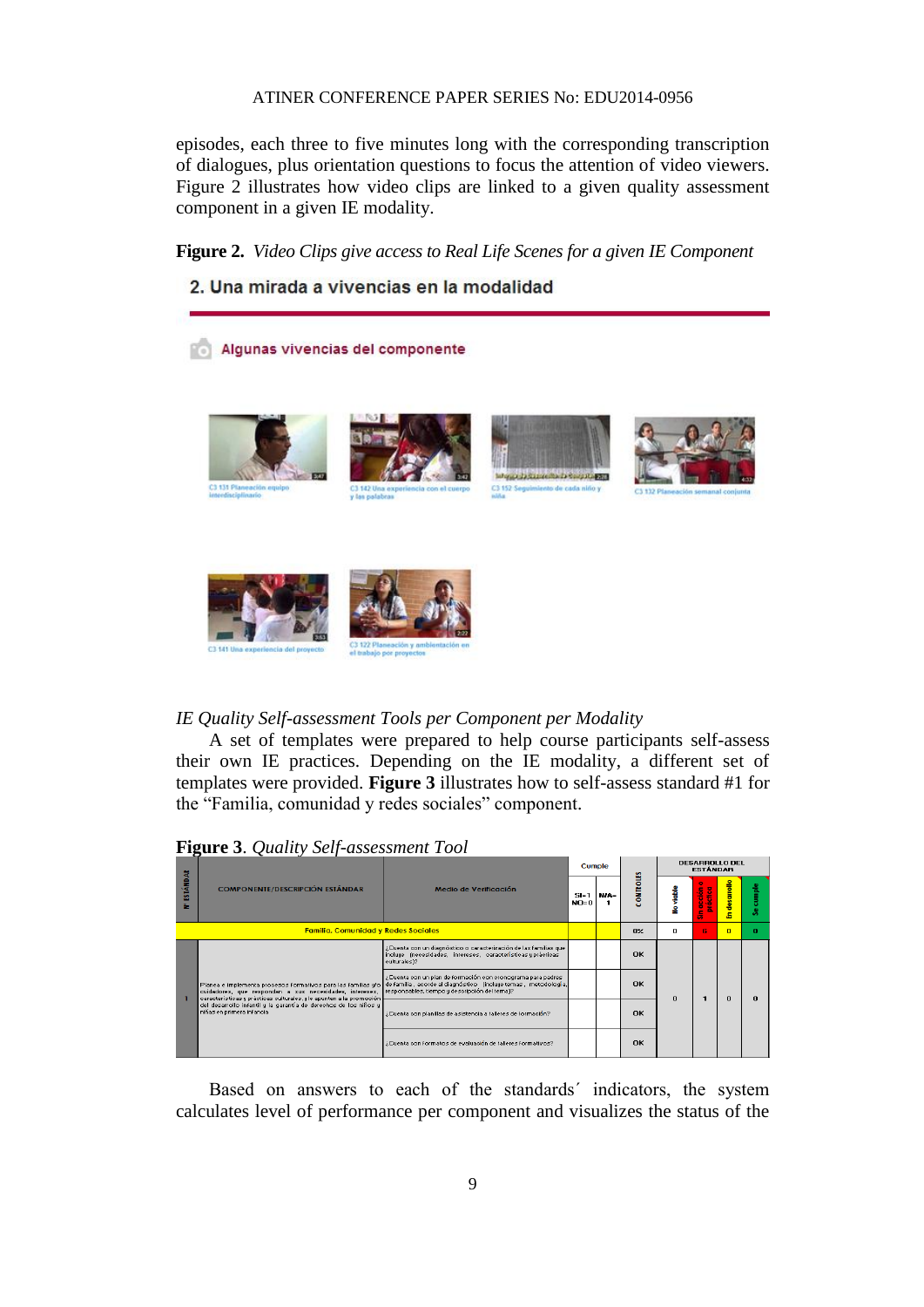institution in regard with each of the six IE quality assessment components. Building on quantitative self-assessment results, participants are required to propose action plans that help to increase IE strengths and reduce IE weaknesses.

#### **Course Implementation**

Knowing that participants in the course do not necessarily have Internet access, two versions of curriculum materials were produced: One of them is a stand-alone system in which course participants have local access to all digital materials and are invited to discuss their findings in their local community of practice. There is also an online version of curriculum materials, where interaction with other participants and course facilitators is possible using a virtual learning environment.





Administrat. y gestión

The course structure is the same for both versions, as it is shown in Figure 4. A menu-driven graphic interface gives direct access to course modules. The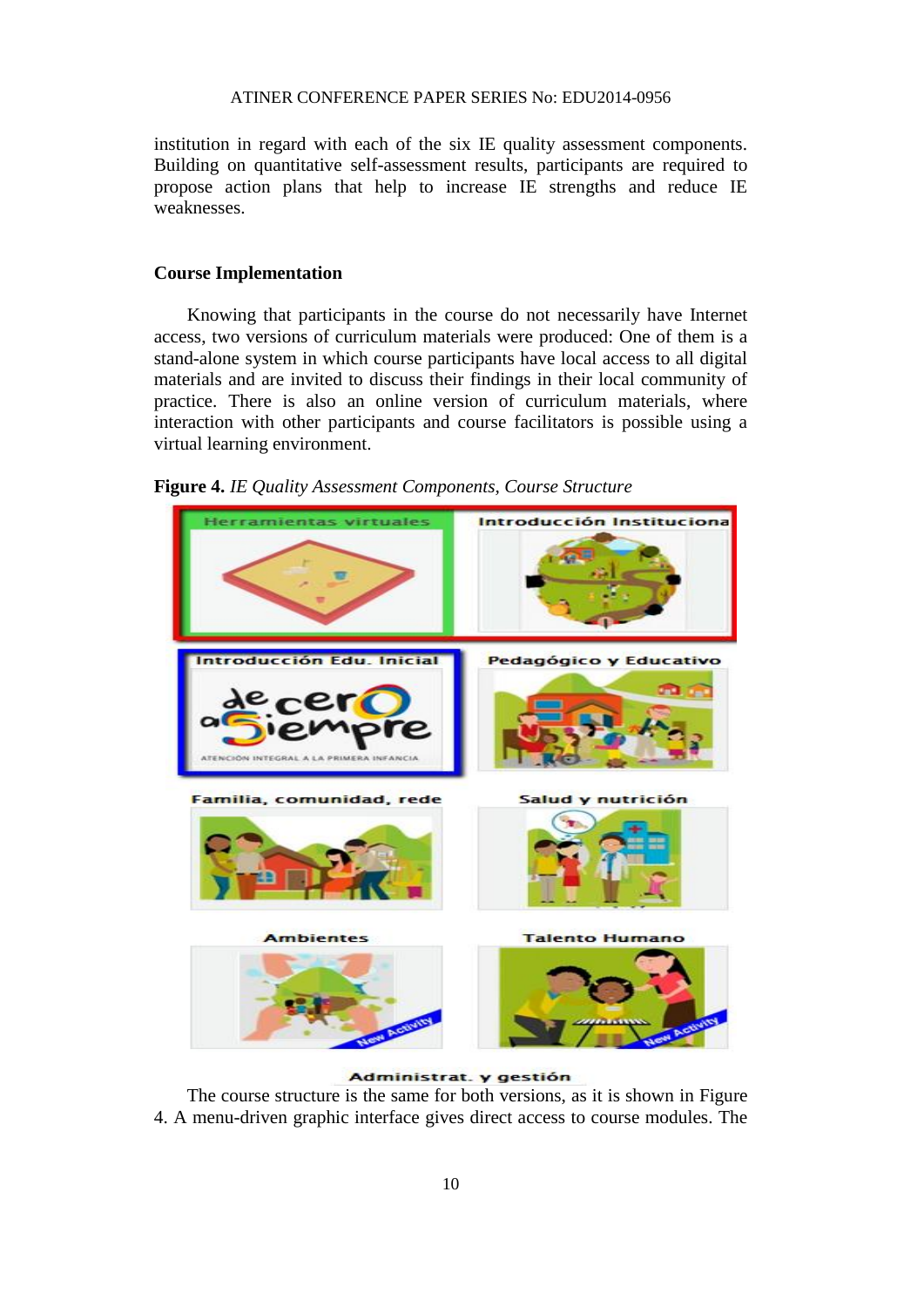first two (squared in red) are introductory modules, the third one (squared in blue) is the conceptual module, and the remaining six modules are IE quality standards components.

Depending on the course version, participants have access to one or two of each component´s learning spaces, as shown in Figure 5. Both versions offer access to digital materials per component (in Spanish, "Materiales de estudio"). Each learning space includes a study guide, a template to observe and reflect on video clips per component, as well as a multimedia-based tutorial that accomplishes three functions: (1) it supports learning about each of the IE quality assessment components; (2) it promotes reflection on video clips that Illustrate each of the standards for the corresponding IE component, and (3) it provides means to apply knowledge about each IE component to selfassessment of IE practices. Squared in green in Figure 5 there are two interaction spaces, one to share and discuss findings about concepts and video clips per component, and another to share and discuss conclusions from the application of the self-assessment tool. Stand-alone version invites participants to discuss their findings in their own local community of practices.

#### **Figure 5**. *Internal Structure of Course Materials*



#### **Course Materials Debugging and Pilot Testing**

Two groups of people were involved in the formative evaluation of course materials. With support of IE leaders from the *Cero a Siempre* Inter-Sectorial Commission, course developers were able to recruit nearly 15 IE content experts and 350 representative IE educational agents.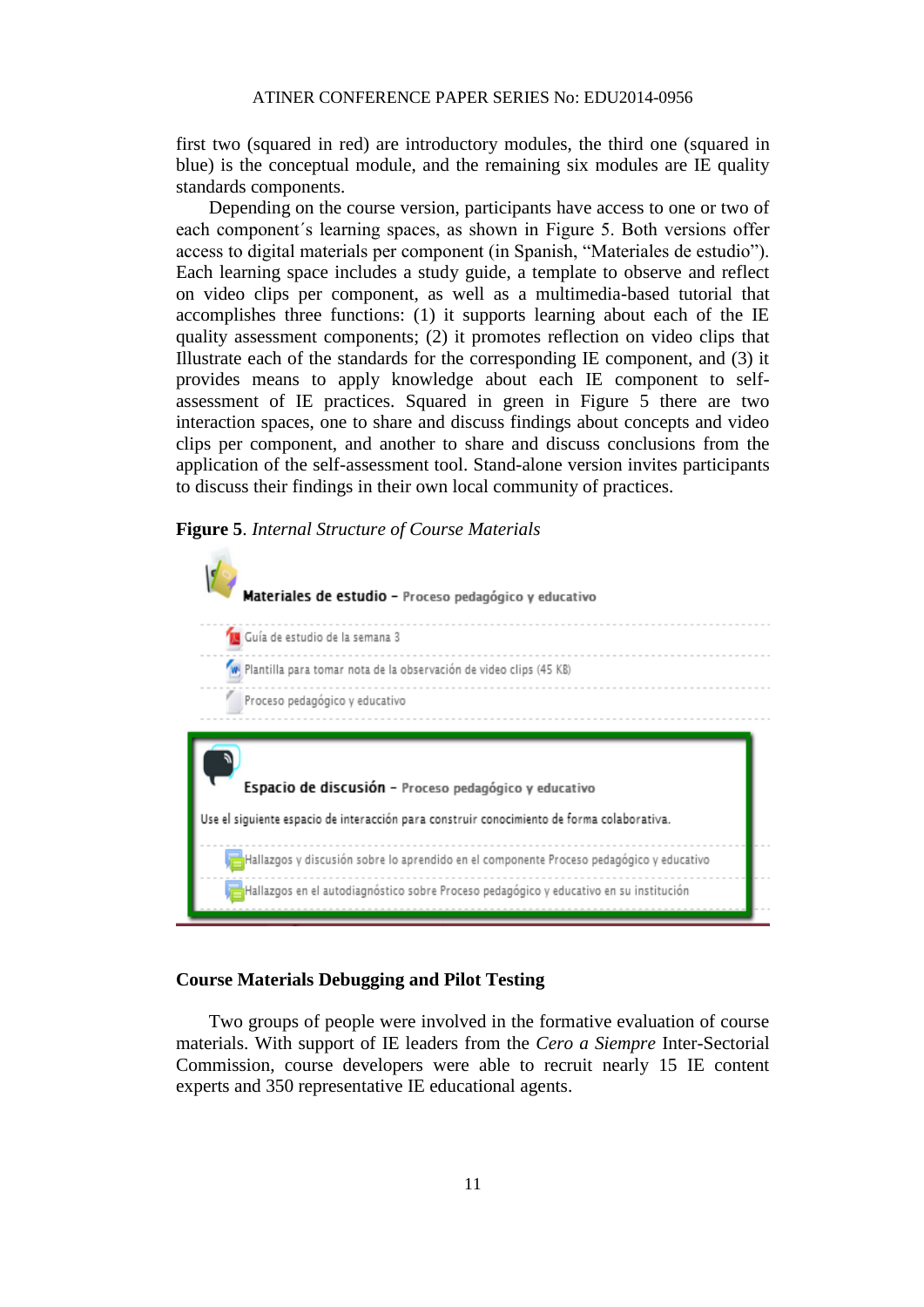In the present study, with the first group we conducted one-on-one assessment of curriculum materials; based on findings we fine-tuned each of the modules and produced a revised version of course materials. The most significant contribution from this testing dealt with reflection and discussion questions, which became grounded on video episodes and related IE standards. A subgroup from these course reviewers became online course facilitators for the pilot testing.

With the second group, we conducted, in parallel, twelve two-week pilot tests. Each of the tests devoted the first week to review and discuss about content from the three initial course modules (see Figure 4). This made community building possible among participants, generated a common frame of reference, and ensured good understanding of tools for learning. The second week was devoted to in-depth exploration and discussion of video-clips, standards, and assessment tools for a given IE quality assessment component. All participants received initial and final surveys, in order to learn about them, their roles at IE organizations, as well as to get feedback about this learning experience.

The above pilot testing strategy was very successful in terms of overcoming the limited amount of time available at the end of the year, since only the first two weeks of December 2013 were available to test course materials. This experience allowed each of the nine modules per modality of IE to be tested, but did not generate findings about the implementation of the nineweek course that was prepared for each of the two IE modalities.

Feedback collected was very instrumental illuminating elements to be solved per course module. During the first two months of 2014, the course development team devoted its efforts to polishing details and to ensemble a coherent set of curriculum materials to be used by IE educational agents across the country. Two versions—standalone and online—of course materials for each of the two IE modalities are available to be used in large scale.

#### **Looking Forward**

The *Cero a Siempre* Inter-sectorial Commission has accomplished the goal of having a fully tested and documented set of materials that help IE education agents learn about IE standards per component per modality. This is just the beginning of a new journey, in which organizations from all over the country must be involved if they want to be certified by the State as providers of IE services. New challenges emerge, and it is helpful to highlight two that might become critical success factors.

• Setting up a network of IE online course facilitators. Before nationally expanding the use of prepared curriculum materials it will be necessary to build a distributed network of IE experts that know how to use these materials, both in standalone and online versions. The problem is not technical, since from the feedback